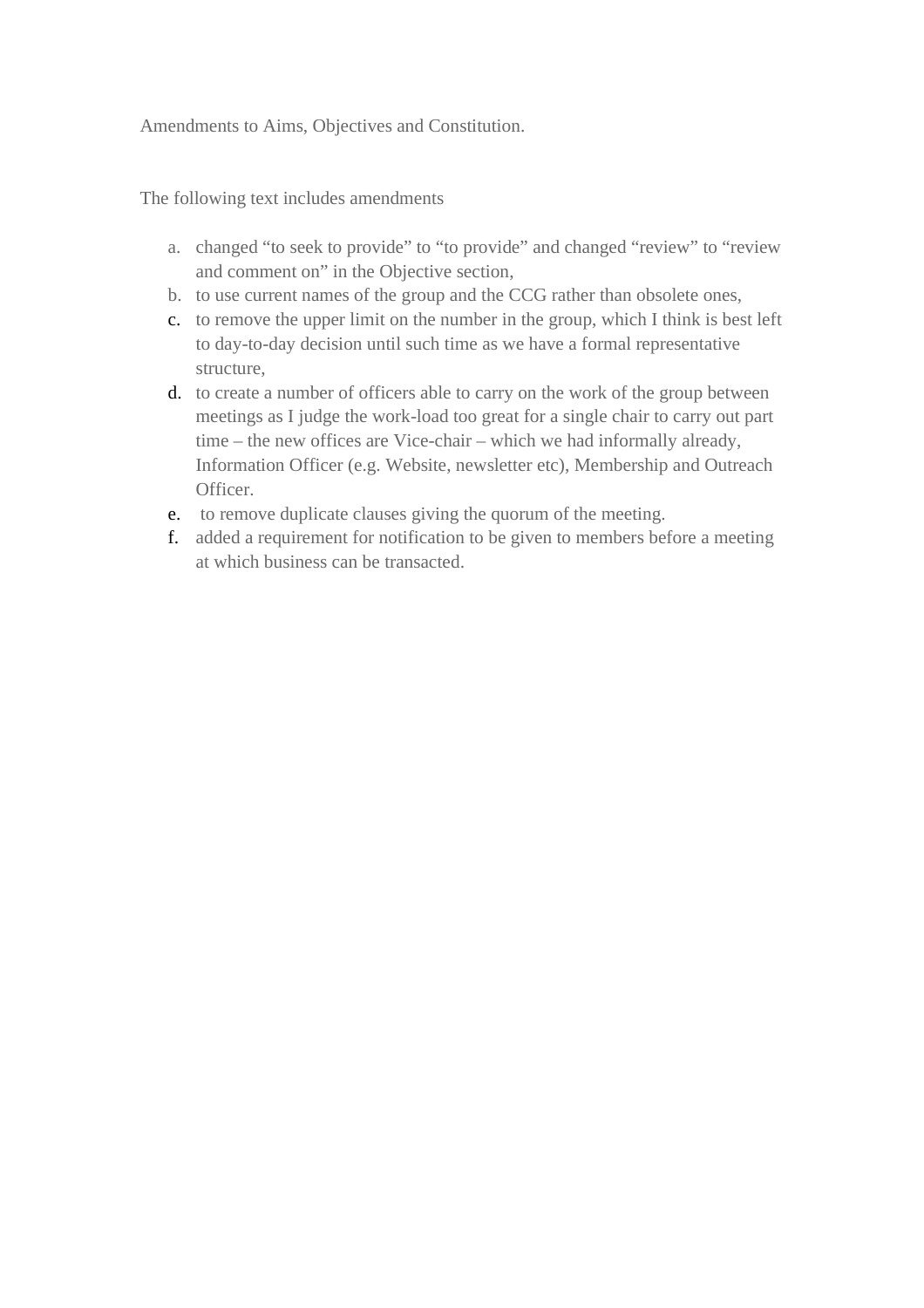# Patients and GPs working together to improve services

### **Aims**

To promote the highest possible standard of health care for all the members of our community through the medium of patient participation.

## **Objective**

To provide opportunities for members of the community to relay to the South Reading NHS Clinical Commissioning Group their collective health needs and experiences to suggest and influence developments that will improve health and well being, to review health care provision for the South Reading community and to review and comment on any new/amended services being planned by both the Local and National Health Authorities.

#### **Powers**

Such powers as may be necessary to fulfill the aim and objective, look at and monitor services and pathways, to relay the collective health needs / concerns / thoughts of the wider community to the appropriate authorities.

To participate according to the decisions of the act in the decisions of the South Reading NHS Clinical Commissioning Group

#### **Name**

The group shall be known as the South Reading Patient Voice.

#### **Membership**

(1) The business of the South Reading Patient Voice (SRPV) of the South Reading NHS Clinical Commissioning Group shall be conducted and managed by the members of the Group who may exercise all such powers of the SRPV as detailed is this document